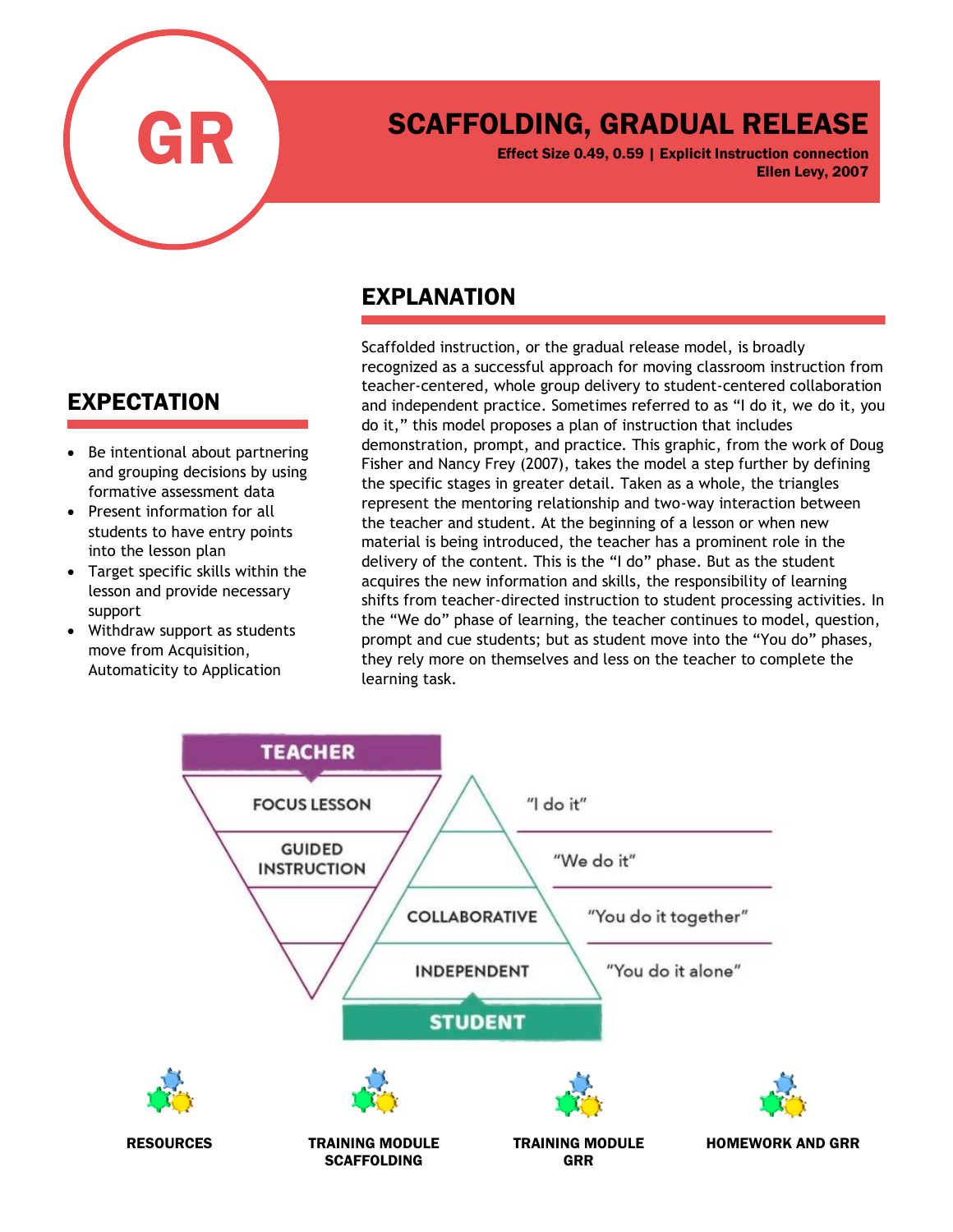

## SCAFFOLDING, GRADUAL RELEASE

Effect Size 0.49, 0.59 | Explicit Instruction connection Ellen Levy, 2007

#### **Mentoring Roles & Responsibilities**

|                                                    | Teacher                                                                                                                                                            | Student                                                                                                                                                                       |
|----------------------------------------------------|--------------------------------------------------------------------------------------------------------------------------------------------------------------------|-------------------------------------------------------------------------------------------------------------------------------------------------------------------------------|
| I do it<br>Direct Instruction                      | Provides direct instruction<br>٠<br>Establishes goals and purpose<br>٠<br>Models<br>٠<br>Think aloud                                                               | Actively listens<br>Takes notes<br>Asks for clarification                                                                                                                     |
| We do it<br><b>Guided Instruction</b>              | Interactive instruction<br>٠<br>Works with students<br>٠<br>٠<br>Checks, prompts, clues<br>Provides additional modeling<br>٠<br>Meets with needs-based groups<br>٠ | Asks and responds to questions<br>Works with teacher and classmates<br>Completes process alongside others                                                                     |
| You do it<br>independently<br>Independent Practice | Provides feedback<br>٠<br>Evaluates<br>٠<br>Determines level of<br>٠<br>understanding                                                                              | Works alone<br>Relies on notes, activities, classroom<br>٠<br>learning to complete assignment<br>Takes full responsibility for outcome<br>■                                   |
| You do it<br>together<br>Collaborative<br>Learning | Moves among groups<br>Clarifies confusion<br>Provides support                                                                                                      | Works with classmates, shares outcome<br>Collaborates on authentic task<br>Consolidates learning<br>■<br>Completes process in small group<br>Looks to peers for clarification |

#### Instructional Scaffolding

*Instructional scaffolding* is a process through which a teacher adds supports for students in order to enhance learning and aid in the mastery of tasks. The teacher does this by systematically building on students' experiences and knowledge as they are learning new skills. Just like the scaffold in the picture to the left, these supports are temporary and adjustable. As students master the assigned tasks, the supports are gradually removed.